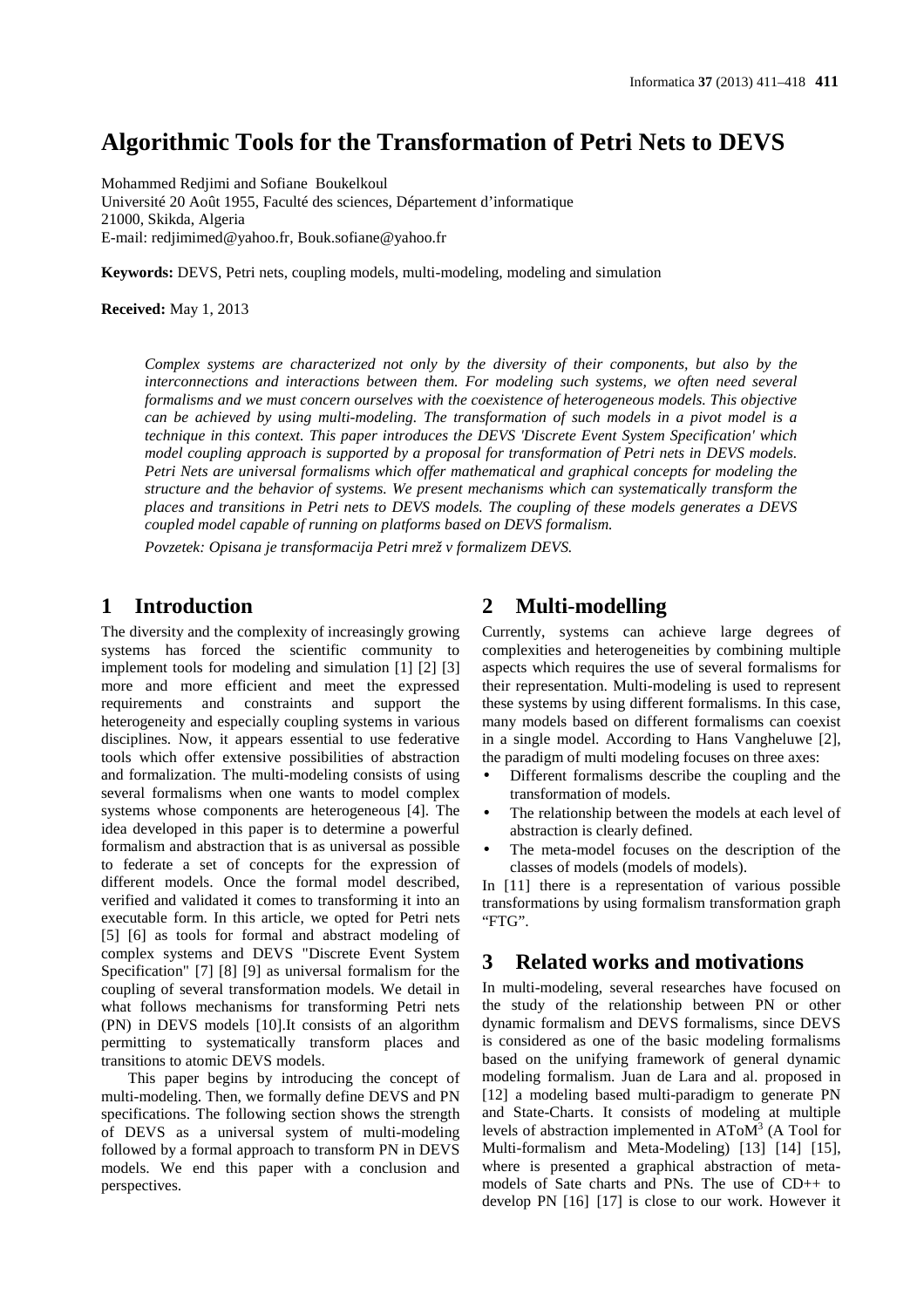only provides tools for generating PN by using library of predefining models for PN places and transitions. Therefore, one may be not finding the appropriate model for a given transition especially when it contains a big number of ports. Furthermore, in [17] we don't find a vital parallelism because firing transitions is scheduled. That means one never finds more than one transition in firing state, while the parallelism is one of the fundamental PN characteristics. Thus the conflict characteristic of PNs is silently absent, since without parallelism the problematic of conflict is not considered. So the value of our work is that is characterized by the development of algorithms that can automatically transform the existing PN in DEVS models [10]. Moreover, the most important characteristics of PNs such as parallelism, concurrency and conflict are well preserved in our approach.

# **4 DEVS formalism**

DEVS was initially introduced by B. P. Zeigler [7] in 1976 for discrete event systems modeling. In DEVS, there are two kinds of models: atomic and coupled models. Atomic model is based on a continuous time inputs, outputs, states and functions. Coupled models are constructed by connecting several atomic models.

A DEVS atomic model is described by the following equation:

$$
AtomicDEVS = (X, Y, S, \delta int, \delta ext, \delta con, \lambda, ta)
$$
 (1)

Where:

 X is the set of external inputs. Y is the set of model outputs. S is the set of states.  $\delta$ int: S  $\rightarrow$  S: represents the internal transition function that changes the state of the system autonomously. It depends on the time elapsed in the current state.

δext: S×X→S: is the external transition function occurs when model receives an external event. It returns the new state of the system based on the current state. δcon:  $X \rightarrow S X S$ : is the transition function of conflict. It occurs if an external event happens when an internal system status changes. This feature is only present in a variant of DEVS: Parallel DEVS [8] [18].  $\lambda$ : S  $\rightarrow$  Y: is the output function of the model. It is activated when the elapsed time in a given state is equal to its life (ta (s) represents the life of a state "s" of the system if no external event occurs).

Coupled DEVS formalism describes a system as a network of components.

## CoupledDevs= $(X_{self}, Y_{self}, D, {M_d/dCD}, EIC, EOC, IC)$  (1)

Where Self: is the model itself.  $X_{\text{self}}$  is the set of inputs of the coupled model. Yself is the set of outputs of the coupled model. D is the set of names associated with the components of the model, self is not in D.  ${M_d/d \in \mathbb{C}}$ D} is the set of components of the coupled model. EIC, EOC and IC define the coupling structure in the coupled model. EIC is the set of external input couplings. They connect the model inputs coupled to those of its own components. EOC is the external output couplings. They connect the outputs of the components to those of the coupled. IC defines internal coupling. It connects the outputs of components with entries from other components in the same coupled model.

In DEVS, both of atomic and coupled models can be represented graphically as illustrated in Fig. 1.



Figure 1**:** Representation of DEVS (a) atomic and (b) coupled models.

# **5 Petri nets (PN)**

Petri Nets are a modeling formalism originally developed by C. A. Petri [5] [6]. They are very suitable for modeling dynamic systems.

Several types of nets can be used (timed Petri nets, colored Petri nets …) [19] [20]. We use classical Petri nets defined by the following 5-tuple:

$$
PN = (P, T, PRE, POST, Mo)
$$
 (2)

P: is the set of places. T: is the set of transitions. PRE: the matrix generated by applying P x T  $\rightarrow$  N. PRE [i, j] =  $n / n = 0$  if the place is not upstream of the transition tj else  $n = \tau / \tau$  is the weight of the arc from pi to tj. POST: the matrix generated by applying  $T \times P \rightarrow N$ . POST [i, j]  $= n / n = 0$  if the place pi is not downstream of the transition tj else  $n = \tau / \tau$  is the weight of the arc from tj to pi. M0: is the vector of initial marking. M[i] =  $k / k$  is the number of tokens in place pi. Fig. 2, shows a PN in the left (a) which consists of three places and one transition modeling action (T1) having two conditions (P1, P2) to be run. The result is put in place (P3).

## **6 PN to DEVS Transformation**

## **6.1 Why DEVS?**

DEVS provides a modular and hierarchical representation of dynamic models. Events generated by a model can take values in different areas and can be used as stimuli for other models. Also, according to B.P. Zeigler [7] [8], we can show that there is a DEVS model corresponding to each discrete event systems. We can go further, in fact, DEVS can be 'universal' [21] and allows the coupling of models and formalisms described with heterogeneous paradigms [11].

 The main idea is that the models are considered as black boxes that have links with the outside world only through ports of inputs and outputs. Using this abstraction feature, several models can be coupled while enjoying the reuse of existing models. It is also possible to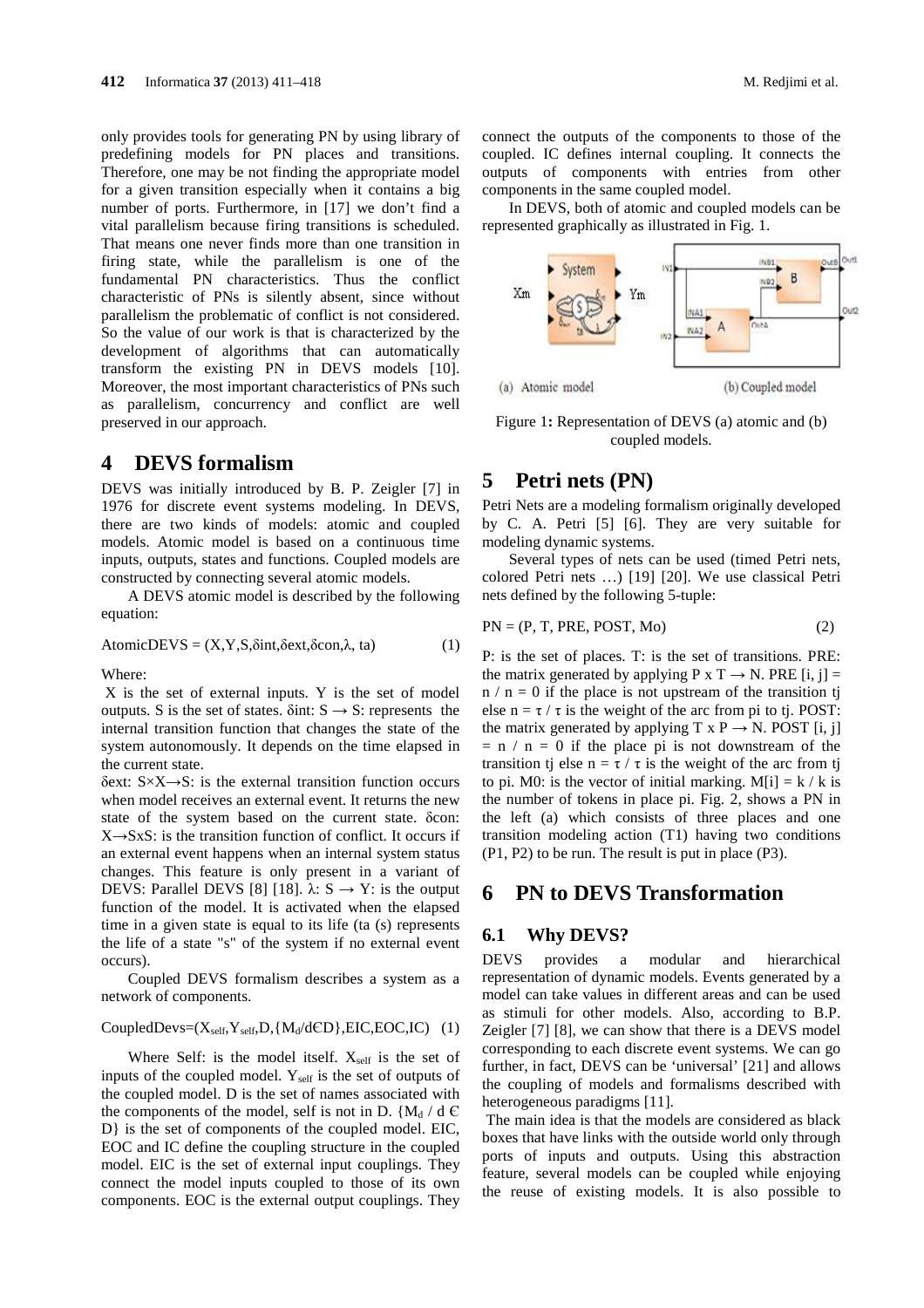perform the formal verification of DEVS models, which is a valuable aid in the design of systems [22] [23].

Several DEVS-based platforms are available such as VLE (Virtual Laboratory Environment)[24][25], DEVSJAVA [26] developed in Java, Cell-DEVS (Cellular DEVS) which is based on the formalism of cellular automata [27].

The coupling of models based on DEVS is a typical task. However, non-DEVS models require an extra effort to be coupled. Two methods exist to incorporate a non-DEVS model into a DEVS environment: co-simulation and transformation [28]. The transformation of non-DEVS models (PN in our case) in DEVS models requires to specifying models in a uniform language. In the case of a co-simulation, the communications between simulators is considered. Several works such as HLA (High Level Architecture) [29] take in account this way.

## **6.2 Mechanisms of PN to DEVS transformation**

The idea of our approach is to have as result a DEVS coupled model (CDEVS) faithful to the input PN.

#### **6.2.1 Structure of Resulting DEVS Model**

The transformation of Petri provides a DEVS coupled model where places and transitions are replaced by atomic DEVS models. Fig.3, illustrates the CDEVS model corresponding to the PN example. The DEVS model corresponding to the "transition" of PN (TDEVS for "Transition DEVS") is characterized by an output port "control" (CT1) able to send events to places upstream and verify the number of tokens or inform them about its firing. However, TDEVS receives events from the models corresponding to places upstream (PDEVS "Place DEVS") with control ports as much as number of places (CPiT1).

TDEVS is not linked by its downstream CDEVS except by output port for each AT1Pi (in black) to inform them about its crossing. All TDEVS and PDEVS are provided with an output port OutTi and OutPi (in blue). These ports are coupled directly with the output ports for eventual CDEVS output. All PDEVS have an input port (InitPi) by which they are coupled with CDEVS via an input port InitP (in green) to initialize the marking of places. The arcs from place Pi to the transition Tj are translated into output ports APiTj (PDEVS) and input ports APiTj (TDEVS) corresponding to T (black). The creation of the structure of DEVS model corresponding to the PN is performed by algorithm1 which takes as input a PN= (P, T, PRE, POST, M0). The result is a DEVS model. Algorithm1 creates links corresponding to the arcs that link places by upstream transitions thanks to PRE matrix. The POST matrix is used for the coupling between TDEVS (transitions) and PDEVS (places) downstream of the transition.

Fig. 2 illustrates the elementary transformations of PN components to their equivalent objects in DEVS. Where (a) represents a single place with the minimum of ports it has to possess. (b) Illustrates a single given transition. (c) and (d) represents the minimum of IC between a place and a transition. (e) Corresponds to a graphical representation of IC in case of conflict between two transitions. Finally (f) represents the IC of typical transformation with parallelism.

Formally, the transformation is presented as follow:

 $PN = (P, T, PRE, POST, Mo) \rightarrow$ CDEVS=(X,Y,D,EIC,EOC,IC) Where:  $D = {P \cup T}$  $X = \{InitP,InitT\}$  $Y = \{OutDi / Di$  is atomic model representing Pi or Ti $\}$  $EIC = \{ (CDEVS \cdot InitP, PDEVS \cdot InitP \} ) \cup (CDEVS \cdot initT )$ TDEVS.IntTj)/  $i \in N^+ \& i <$  Number of places,  $j \in N^+ \&$ j < Number of transitions }  $EOC = \{(Pi.OutPi, CM.OutPi), (Tj.OutTj, CM.OutTj)/i\}$  $\mathcal{E} N + \&$  i<Number of places, j $\mathcal{E} N^+ \&$  j<Number of transitions }  $IC = \{$  {(Pi.APiTj, Tj.APiTj) / PRE[i,j]>0 } ∪ {(Tj.ATjPi, Pi.ATjPi) / POST[i,j]>0 } ∪ { {Tj.CTj} X {Pi.CTjPi} / PRE[i,j]>0 } ∪ { (Pi.C PiTj , Tj.CPiTj} / PRE[i,j]>0 }

 $\forall i \in \mathbb{N}^* \& \mathbb{I} <$  Number of places,  $j \in \mathbb{N}^* \& \mathbb{I} <$  Number of transitions

}

## **Algorithm 1 :** Transformation PN To DEVS

## Main\_PN\_DEVS

Input PN= (P,T,PRE,POST,M0)

Output CDEVS //coupled model

**Begin** :

Create CDEVS as coupled DEVS model //void model

**For** all transition i **do**

create TDEVSi as atomic DEVS model

# **end for**

**for** all places j **do**  create PDEVSj as atomic DEVS model

#### **end for**

**for** all PDEVSj **do**

 add 'InitPj' as intput port and join it to CDEVS.IN.InitP //starting tokens add 'OutPj' as output port and join it to CDEVS.OUT.OutPj //output stream

### **end for**

#### **for** all TDEVSi **do**

add 'InitTi' as input port //initialize, stop, pause, release

join 'InitTi' port to CDEVS.IN. InitT port //coupling

add 'OutTi' as output port and join it to

CDEVS.OUT.OutTi //output stream

 add 'CTi' as output port // control: check, reserve, decrement, cancel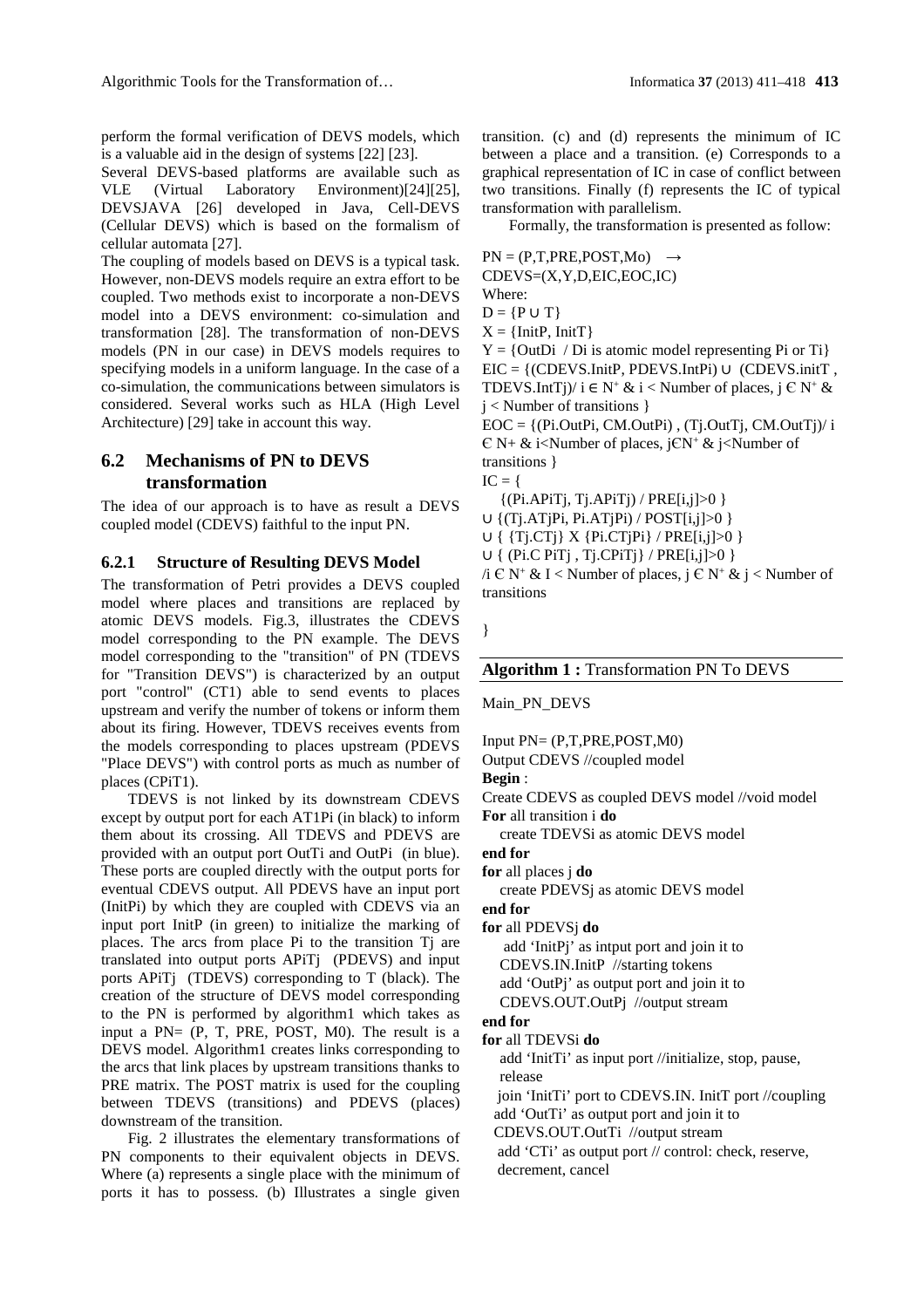

Figure 2**:** Graphical representation of elementary transformations and IC between generated DEVS models

## **for** all PDEVSj **do**

**if**  $(PRE[i,j] > 0)$  //upstream place add to PDEVSj 'CTiPj' as input port //check, reserve, decrement, cancel join TDEVSi.OUT.CTi to PDEVSj.IN.CTiPj // coupling add to PDEVSj 'CPjTi' as output port //ok, busy ,number\_of\_free\_tokens add to TDEVSi 'CPjTi' as input port //ok, busy ,number\_of\_free\_tokens join PDEVSj.OUT.CPjTi to TDEVSi.IN. CPjTi // coupling add to PDEVSj 'APjTi' as output port //arc: value  $=$  PRE[i,j] add to TDEVSi 'APjTi' as intput port //arc: value

 $=$  PRE $[i, j]$  join PDEVSj.OUT. APjTi to TDEVSi.IN.APjTi // coupling  **end if if**  $(POST[i,j] > 0)$  //downstream places add to TDEVSi 'ATiPj' as output port //arc: value  $=$  POST[i,j] add to PDEVSj 'ATiPj' as input port //arc: value  $=$  POST $[i,j]$  join TDEVSi.OUT.ATiPj to PDEVSj.IN.ATiPj // coupling  **end if end for end for end** Main\_PN\_DEVS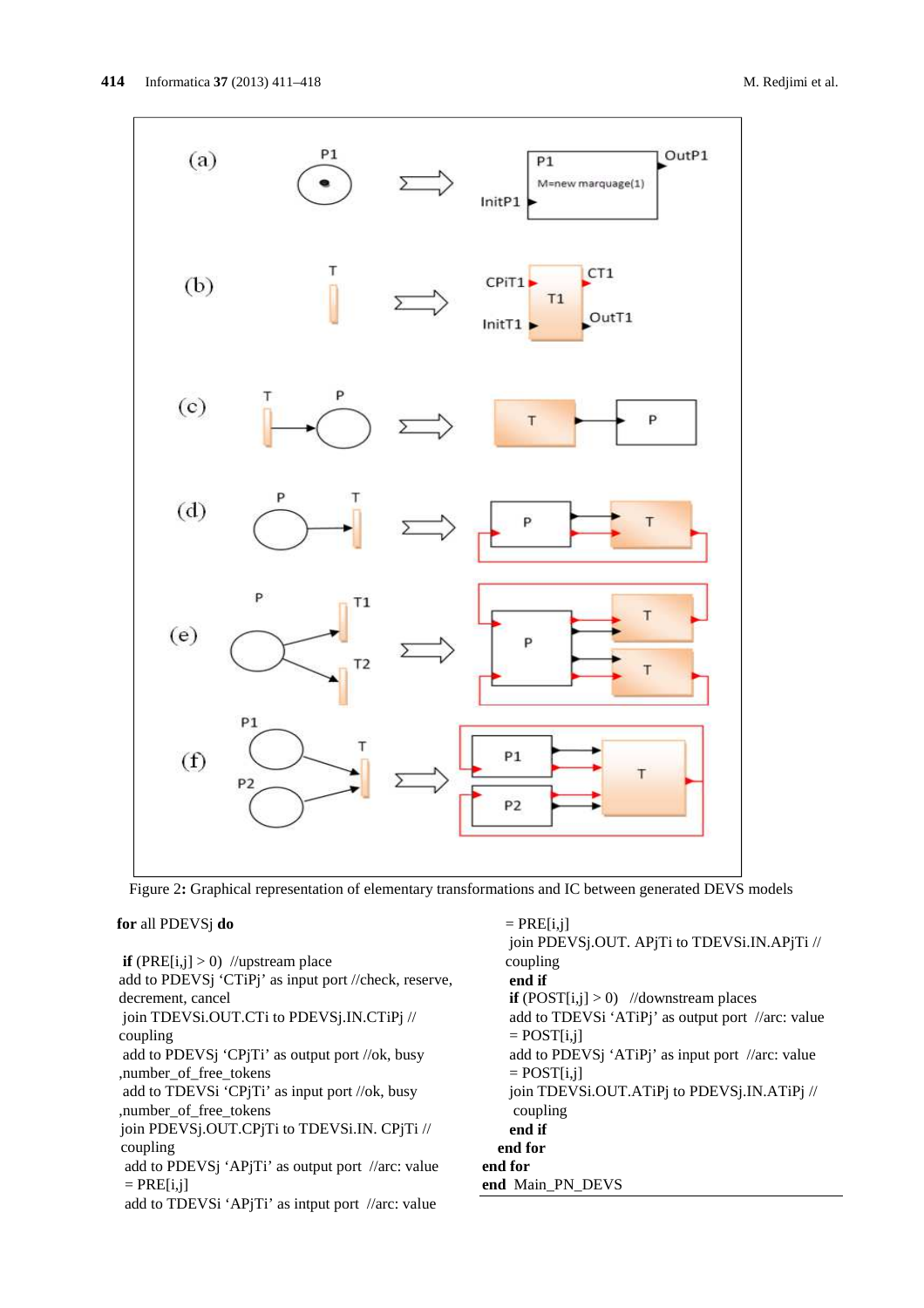

Figure 3**:** PN to coupled DEVS transformation.

## **6.2.2 Dynamic of Resulting DEVS Model**

The dynamic of generated DEVS model is controlled by the functions of DEVS formalism which are δint, δext and  $\lambda$ . After initialization of places (PDEVS) by the initial marking and after launching the evolution of the model by the event "initialize" received by all transitions (TDEVS), the latter are in state "checking" (by δext) to see if the number of tokens in places upstream is sufficient to achieve a crossing. Event "check" is sent by λ. After receiving the event, PDEVS transmit the number of their free tokens (which are not reserved by other transition) with  $\lambda$  as well. If the number of tokens is sufficient to validate the transition (TDEVS), the status is changing from "checking" to "reserving" and the event "reserve" is sent with λ. The firing does not occur directly. It must go through a reservation status to avoid conflicts (if places are upstream of several transitions), as long as the transitions are in continuous competition. In this way the properties of PN in terms of dynamics and competition is faithfully preserved in our transformation approach.

When PDEVS receives the event "reserve" it returns "ok" if there is still enough free tokens, otherwise, it returns "fail". If TDEVS receives at least one "fail", it returns immediately the signal "cancel" to release the reserved tokens. It puts its state "Validated" otherwise. At this point, the transition can pass the crossing and therefore returns "decrement" to PDEVS which will destroy the tokens reserved by TDEVS in question. It sends simultaneously "increment" to PDEVS located downstream in order to increment the number of tokens with the value received by the input port (weight of arc). After firing a TDEVS, it rehabilitates "checking" and so on.

Functions δ<sub>ext</sub>, δ<sub>int</sub>, δ<sub>con</sub> and λ, characterizing the models TDEVS, are summarized in Table2. The first two columns represent the inputs, which are the events and the current state. The other columns show the outputs of each function. The table rows are grouped separately for each current state and models PDEVS. Functions are shown in Table 2. By convention, if all events have the same impact, we write "all events". Empty cells indicate the absence of values, for  $\lambda$  that means the absence of

| <b>Event</b> | <b>Current</b><br>state | $\delta_{\rm ext}$      | $\boldsymbol{\delta}_{\mathrm{int}}$ | $\delta_{\rm con}$      | $\lambda$ (current state)      |
|--------------|-------------------------|-------------------------|--------------------------------------|-------------------------|--------------------------------|
| initialize   | all states              | checking                |                                      |                         | Out                            |
| pause        |                         | Paused                  |                                      |                         | Out                            |
| Stop         |                         | Stopped                 |                                      |                         | Out                            |
| release      |                         | checking                |                                      |                         | Out                            |
| Free tokens  |                         |                         | reserving                            | Reserving               | reserve                        |
| Ok           | Reserving               | validated.<br>reserving |                                      | validated,<br>reserving |                                |
| fail         |                         | canceling               |                                      | Canceling               |                                |
| all events   | Validated               |                         | checking                             |                         | decrement &<br>increment & out |
| all events   | Canceling               |                         | checking                             |                         | cancel                         |

events and for  $\delta_{ext}$ ,  $\delta_{int}$  and  $\delta_{con}$  that the function does not produce an output state. The "&" symbol indicates that the events are simultaneous.

Table 1: The outputs of the TDEVS model functions.

### **6.2.3 Example of Transformation**

Fig. 4 and 5 present an example of transformation of one of famous case study in PN training field: Producer-Consumer (Prod\_Cons\_PN).

```
The formal definition of this PN is: 
Prod Cons PN = (P, T, PRE, POST, M0)P = \{P1, P2, P3, P4, P5, P6\}T = \{T1, T2, T3, T4\}0 \quad 0 \quad 0\overline{0}\mathbf{1}\theta\overline{1}\overline{0}0 \quad 1 \quad 0 \quad 01\quad 0\quad 0\quad 0\overline{0}0<sub>1</sub>\overline{0}0 \t0 \t1 \t00\quad 0POST =PRE =M_0 =0 \quad 0 \quad 10 \t 0 \t 1 \t 1\bf{0}\,10 \t0 \t0 \t10 0 0 0
                                                                       \overline{0}\mathbf{1}0\quad 0\quad 0\theta0 \quad 0 \quad 1
```
P1 (Producer is ready to produce), T1 (Begin of production), P2 (Production is run), T2 (End of production), P3 (plug containing products, initially, plug is empty), P4 (Consumer is ready to consume), T3 (Begin of consummation), P5 (Consummation is run), T4 (End of consummation) and P6 (Number of free puts, initially: all puts in plug are free).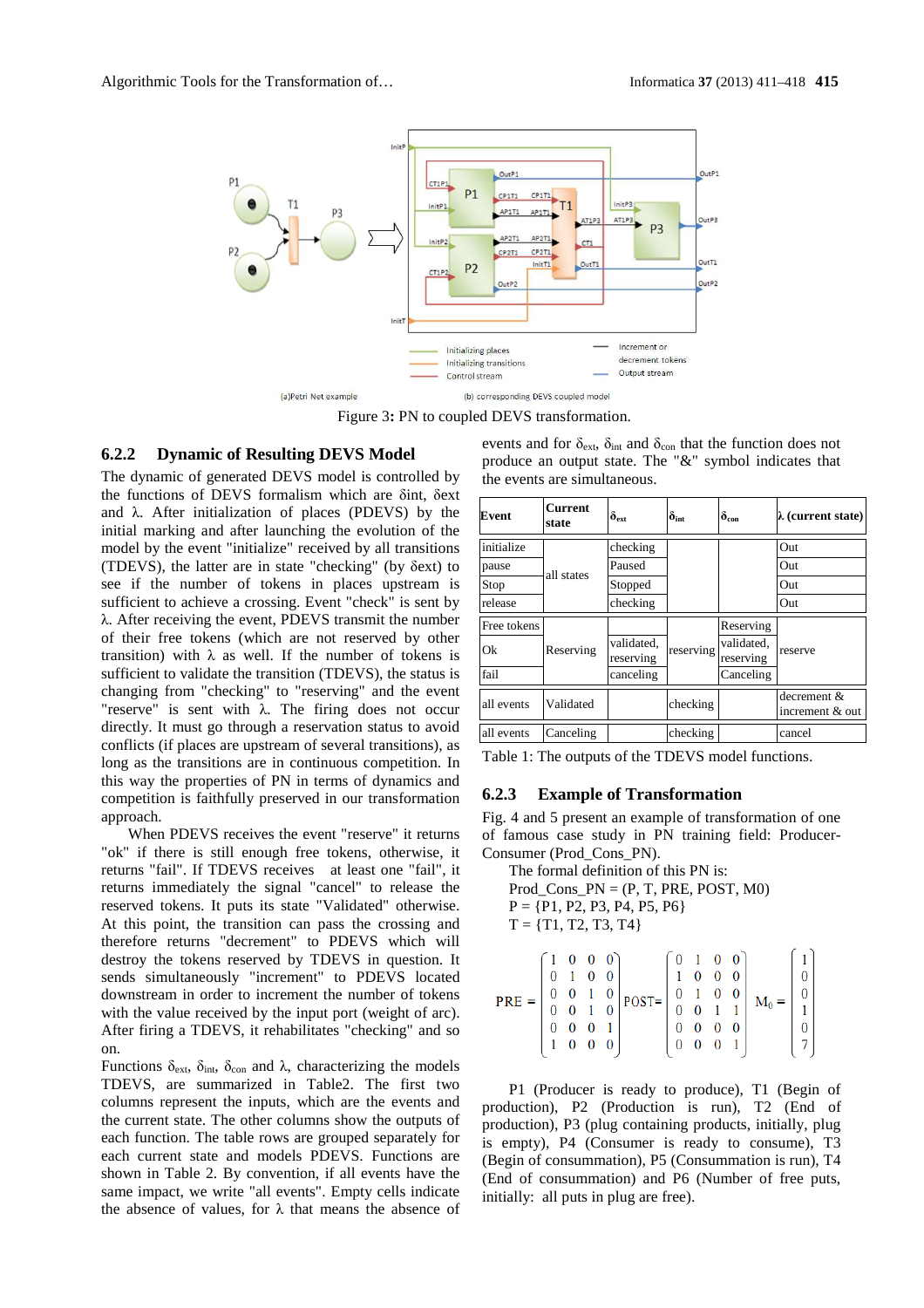| <b>Event</b> | <b>Current state</b> | $\delta_{ext}$ | $\delta$ int | $\delta$ con | $\lambda$ (current state) |
|--------------|----------------------|----------------|--------------|--------------|---------------------------|
| initialize   | all states           | Checking       |              | Checking     | Out                       |
| check        |                      | Checking       |              | Checking     |                           |
| reserve      |                      | Reserving      |              | Reserving    |                           |
| increment    | checking             | Incrementing   | Checking     | Incrementing | free_tokens               |
| decrement    |                      | Decrementing   |              | Decrementing |                           |
| cancel       |                      | Checking       |              | Checking     |                           |
| check        |                      | Reserving      |              | Reserving    |                           |
| reserve      |                      | Reserving      |              | Reserving    |                           |
|              | reserving            |                | Checking     |              | ok, fail                  |
| increment    |                      | Incrementing   |              | Incrementing |                           |
| decrement    |                      | Decrementing   |              | Decrementing |                           |
| cancel       |                      | Checking       |              | Checking     |                           |
| check        |                      | Checking       |              | Checking     |                           |
| reserve      |                      | Reserving      |              | Reserving    |                           |
| increment    | incrementing         | Incrementing   | Checking     | Incrementing | Out                       |
| decrement    |                      | Decrementing   |              | Decrementing |                           |
| cancel       |                      | Incrementing   |              | Incrementing |                           |
|              |                      |                |              |              |                           |
| check        | decrementing         | Checking       | Checking     | Checking     | Out                       |

Table 2: The outputs of the PDEVS model functions.

Fig.4 represents the coupled model faithful to the PN modeling Producer-Consumer. Fig.5 illustrates the corresponding coupled DEVS model. We conserve the same color signification as shown in Fig. 3: Color green to initialize places' tokens number. Color orange to initialize transitions. Color red: to illustrate control stream. Color black: to illustrate tokens incrementing or decrementing and color blue for outputs.

## **6.2.4 Discussion**

Petri nets are formal tools modeling dynamic systems dealing perfectly with the aspect of competition, concurrency and parallelism. Therefore, they require gentle handling during mapping in order to not lose their specifications. In our approach, competition is preserved by the creation of temporary state transitions which is the reserving state. Thus, a token cannot participate at the same time, in the firing of two transitions in conflict. However, the transition must immediately release tokens



if it fails to be validated in order to not paralyze other transitions which are in conflict with it.

In this paper we presented the generalized PN for the reader to understand the mechanism of transformation. However, other extensions such as coloured PN can also be processed. In this case, tokens will no longer be trivialized. We will need to extend the type of representation to comprise a list with different colours. Thus, during the broadcast of the event "check" with a transition. Places of upstream should check the port connecting to the transition in order to send only the number of free tokens with the same colour as specified



Figure 4: PN Producer-Consumer. Figure 5: DEVS coupled models corresponding to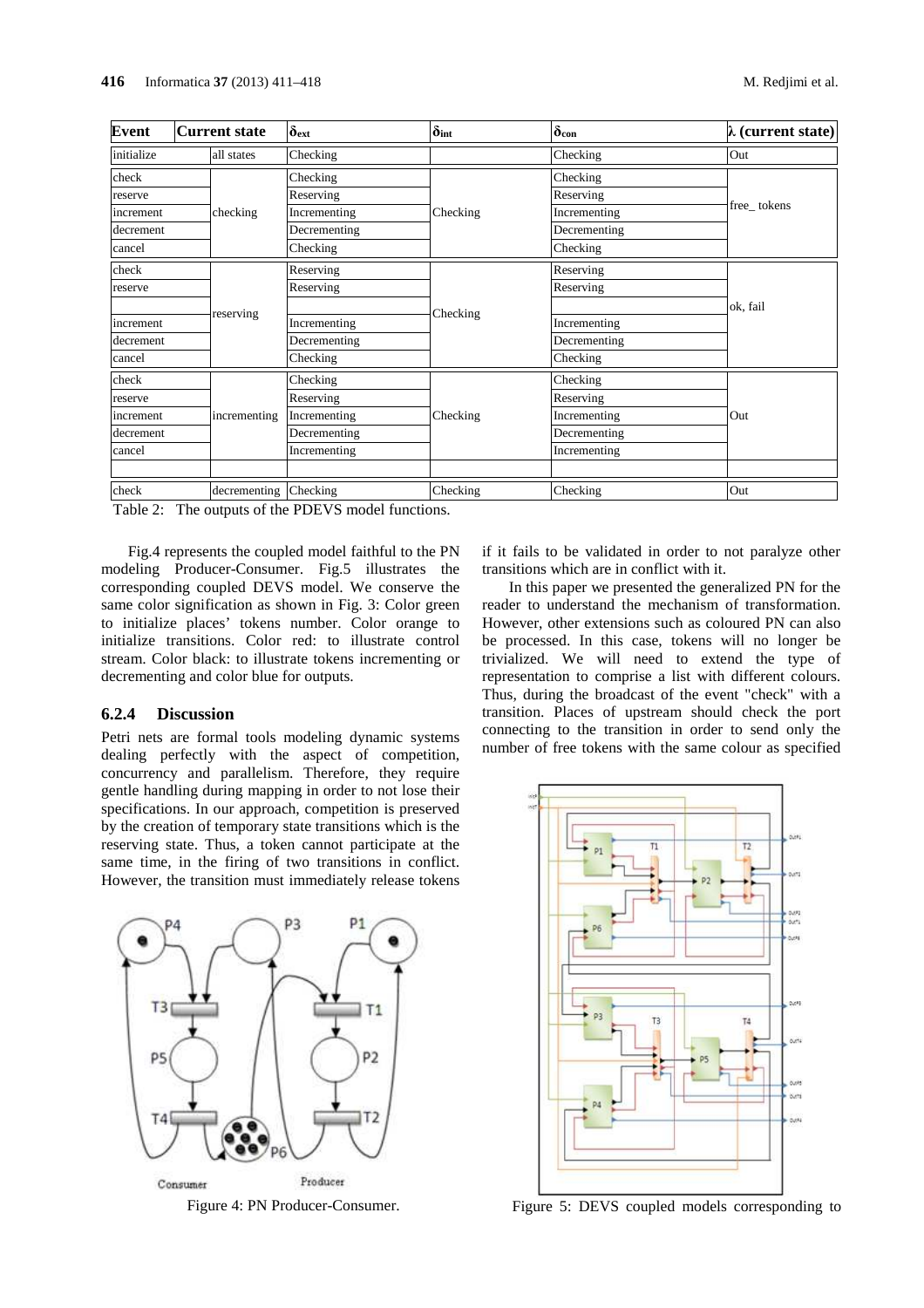at this port.

In addition, the DEVS formalism provides flexibility in the internal structure of the models [30]. Models may disappear, others can take over. This aspect of dynamic structure related to DEVS will simplify the complexity of PN related to the representation of structural changes in systems. Therefore one DEVS model can represent several PNs at a time.

# **7 Conclusion and perspectives**

In this paper we have presented a transformation approach of Petri nets to DEVS models, where places and transitions are transformed to atomic models. Coupling these models generates a coupled DEVS. This work falls within the framework of multi-modeling and transformation models based on multi-formalisms. Our choice of DEVS as focal formalism was based on its power in unifying and coupling models. Characterized by its abstraction, implementations independence and its ability to model complex systems in the form of a hierarchical model, DEVS is a formalism that can be the unifier of models.

By the transformation presented in this paper, the PN can enjoy the simulation on multiple DEVS based platforms.

Our perspectives focus on the implementation of such transformations to modelling complex industrial systems such as petroleum plants.

## **References**

- [1] Fishwick, P.A. (1995). Simulation Model Design and Execution: Building Digital Worlds. *Prentice Hall: Englewood Cliffs*, NJ.
- [2] Vangheluwe, H. (2008). Foundations of modelling and simulation of complex systems. Electronic *Communications of the EASST, 10: Graph Transformation and Visual Modeling Techniques*  .http://eceasst.cs.tuBerlin.de/index.php/eceasst/issue /view/19.
- [3] Pidd, M. (2004). Systems Modelling: Theory and Practice. *John Wiley & Sons: Hoboken*, NJ.
- [4] Fishwick, P.A. (2004). Toward an integrative multimodeling interface: A human-computer interface approach to interrelating model structures. *Simulation* **80**(9): 421.
- [5] Murata, T. (1989). Petri Nets: Properties, Analysis and Applications. *Proceedings of the IEEE*, Vol.77,No.4 pp.541-580, April 1989.
- [6] Peterson, J.L. (1977) : Petri nets, *Computing Surveys*. pp. 223–252
- [7] Zeigler, B. P. (1976) : Theory of Modelling and Simulation, *Wiley InterScience*.
- [8] Zeigler, B. P. Praehofer, H. and Kim, T. G.(2000): Theory of Modeling and Simulation, *Second edition. Academic Press, ISBN 0127784551*
- [9] Shafagh, J. and Wainer, G.A. (2011). A Performance Evaluation of the Conservative DEVS Protocol in Parallel Simulation of DEVS-based Models*., Proceedings of 2011 Spring Simulation*

*Conference (SpringSim11), DEVS Symposium*, page 103--110 - April 2011

- [10] Boukelkoul, S. and Redjimi, M. (2013). Mapping Between Petri Nets and DEVS Models. *Proceeding of the 3rd International Conference on Information Technology & e-Service,* Sousse, Tunisia
- [11] Vangheluwe, H. (2000). DEVS as a common denominator for multi-formalism hybrid systems modeling. *Conference IEEE International Symposium on Computer-Aided Control System Design*, Alaska, pp.129-134.
- [12] De Lara, J. and Vangheluwe, H. (2002). Computer Aided Multi-Paradigm Modeling to Process Petri-Nets and Statecharts. *Lecture Notes in Computer Science*, *Springer* Volume 2505, pp 239-253.
- [13] Home page: http://atom3.cs.mcgill.ca/ De Lara, J.,
- [14] De Lara, J and Vangheluwe H. (2004). Meta-Modelling and Graph Grammars for Multi-Paradigm Modelling in AToM3. Manuel Alfonseca. Software and Systems Modeling, Vol 3(3), pp.: 194-209. *Springer-Verlag. Special Section on Graph Transformations and Visual Modeling Techniques.*
- [15] De Lara, J., Vangheluwe, H. (2005): Model-Based Development: Meta- Modelling, Transformation and Verification, *The Idea Group Inc*, pp. 17 (2005).
- [16] Wainer, G.A. and Mosterman, P. (2011) Discrete-Event Modeling and Simulation: Theory and Applications. *Taylor and Francis*.
- [17] Jacques, C. J. D. and Wainer, G. A. (2002). Using the CD++ DEVS Tookit to Develop Petri Nets. *Proceedings of the SCS Summer Computer Simulation Conference,* San Diego, CA. U.S.A
- [18] Shafagh, J. and Wainer, G.A.(2011). Conservative Synchronization Methods for Parallel DEVS and Cell-DEVS. *Proceedings of the 2011 ACM/SCS Summer Computer Simulation Conference*, The Hague, Netherlands.
- [19] Genrich, H. J. and Lautenbach, K. (1981) System Modelling with High-Level Petri Nets. *Theoretical Computer Science,* vol. 13 (1981)
- [20] Jensen, K. and Kristensen, L.M. (2009) Coloured Petri Nets Modelling and Validation of Concurrent Systems. *Springer*.
- [21] Touraille, L., Traoré, M. K. and Hill, D. R. C. (2010). SimStudio: une Infrastructure pour la modélisation, la simulation et l'analyse de systèmes dynamiques complexes. *Research Report LIMOS/RR*-pp.10-13.
- [22] Byun, J.H. Choi, C.B. and Kim, T.G. (2009) Verification of the devs model implementation using aspect embedded devs. *In Proceedings of the 2009 Spring Simulation Multiconference,* San Diego, USA, 2009
- [23] Freigassner, R. Praehofer H. and Zeigler, B. P.(2000). Systems approach to validation of simulation models. *Cybernetics and Systems*, pp.52–57.
- [24] Quesnel G. Duboz, R. and Ramat, E. (2009). The Virtual Laboratory Environment – An operational